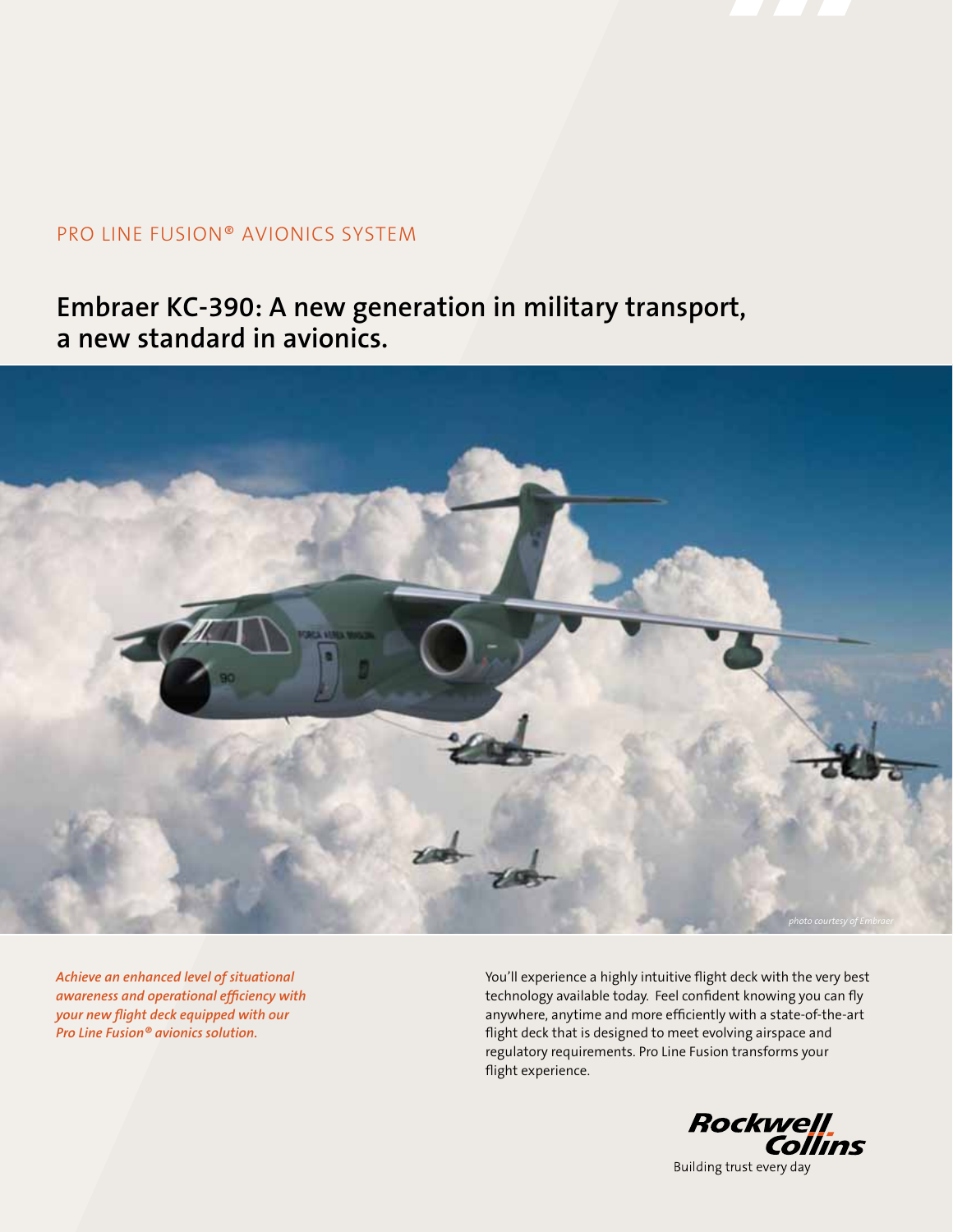## *Pro Line Fusion® – Information right at your fingertips*



With Rockwell Collins' Pro Line Fusion, KC-390 customers can effectively and efficiently perform demanding military missions without compromising reliability while complying with civil mandates. While Pro Line Fusion began as a commercial offering, it has evolved to provide fully integrated military system applications to meet specialized, military only mission demands.

### Empowering human interface

Pro Line Fusion's empowering human interface begins with our industry leading 15-inch, NVIS compatible, high-resolution LCD displays. The advanced human machine interface facilitates intuitive "point-and-click" access to flight planning, aircraft performance monitoring and hazard avoidance.

### Extensive situational awareness

Our new avionics system gives you the tools you need to enhance your decision making anytime, anywhere – safely. Rockwell Collins' synthetic vision capabilities and graphical flight planning are just a few examples of how we're providing unprecedented levels of situational awareness.

### Flexible, adaptable, integration

Our innovative approach to systems integration offers an open architecture that provides the flexibility and growth you need to meet evolving airspace requirements and take advantage of new technologies.

### Information enabled

The information you want is right at your fingertips to improve operational efficiencies. Capabilities, such as automated database management, checklists integrated with crew alerting system for more efficiency, integrated ATC data link and graphical weather, combine to improve all phases of your flight.

### Standard flight deck features

- > Five 15-inch LCD displays with advanced graphics
- > Night vision compatible
- > Synthetic vision system
- > Additional crew member station
- > Advanced graphical flight planning
- > VHF comm/navigation
- > Dual advanced flight management systems
- > Common human machine interface between civil and military functions
- > TAWS
- > Information management capability
- > On-board maintenance system
- > Dual flight directors
- > Full-flight regime autothrottle
- > Engine indication and crew alerting system
- > Integrated flight information system
- > Integrated traffic surveillance system
- > HF communication

<sup>\*</sup> Some items presented are not included in KC-390 baseline version and can be purchased as options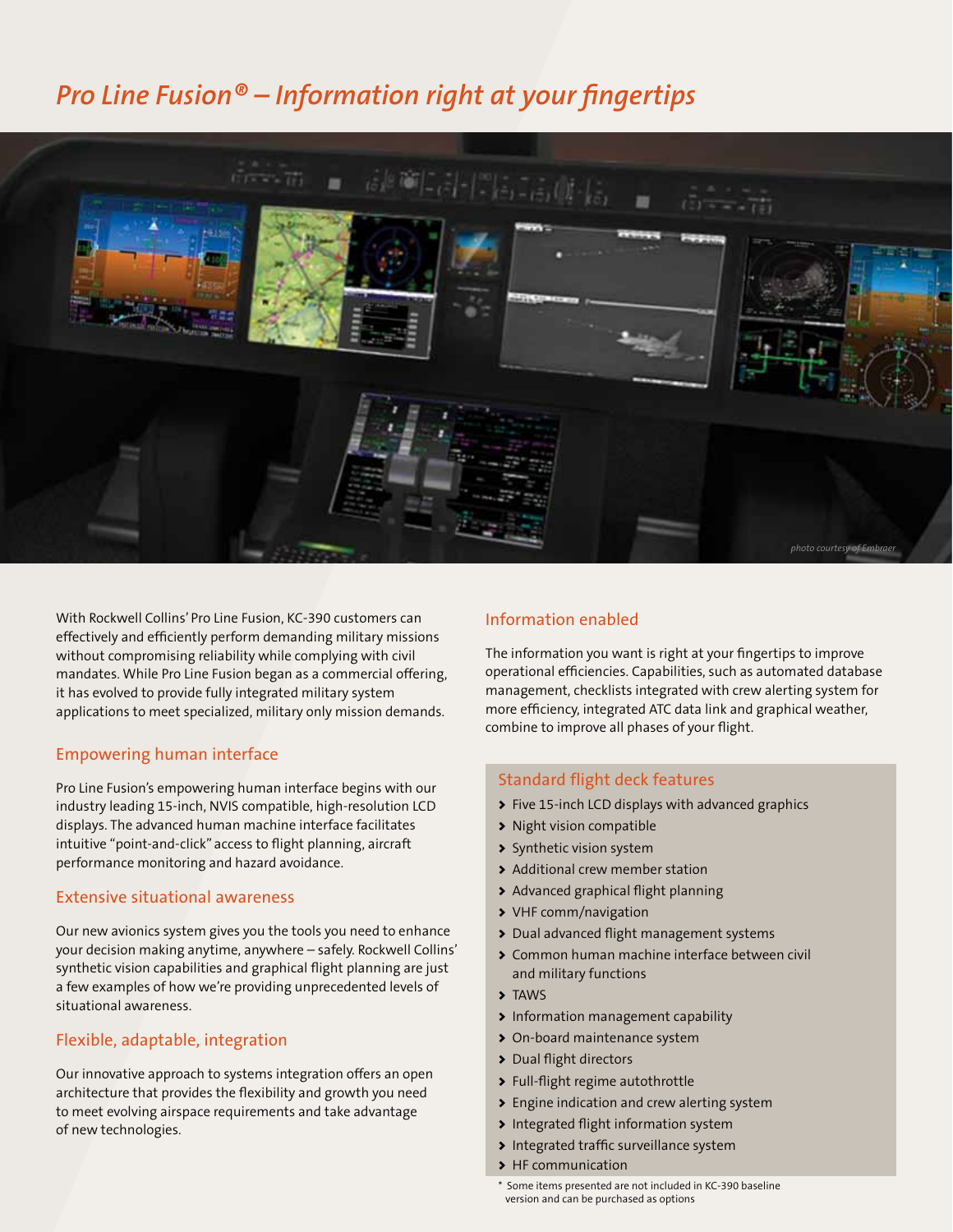# *Windowed displays help access the full power of the system*

## Synthetic vision systems

Now that you have Rockwell Collins' synthetic vision system, you are equipped with better situational awareness in low visibility conditions and unfamiliar territory. Synthetic vision technology integrates the terrain database with real-time flight information allowing flight crews to operate in reduced visibility with improved situational awareness and safety. Pro Line Fusion also supports enhanced vision, where infrared imagery is overlaid on the display system.

## Advanced flight planning

At Rockwell Collins, we've taken flight management to a whole new level of efficiency and simplicity through our graphical user interface. Your flight plans can be easily created and modified graphically now that you have a fully integrated control display unit (ICDU) and graphical flight planning capability.

Our state-of-the-art FMS user interface organizes the data by phase of flight, significantly reducing the number of CDU pages and providing an intuitive user interface. Through the use of interactive map symbols, you can "point and click" directly on an electronic display for unprecedented ease of use. The interactive dialog boxes and text windows further optimize data presentation.

## Common human machine interface

The ability to access critical flight information at a moment's notice is essential in many situations. With our night vision compatible cockpit and common human machine interface, pilots are able to seamlessly integrate military and civil functions. Whether it's diverting the aircraft around weather, monitoring refueling operations, or computing their air release point for a cargo drop, Pro Line Fusion provides pilots an easy-to-use interface that can be used and understood on day one.

## Aircraft systems

It is important for a pilot to be able to monitor all of his or her aircraft systems data easily. Our smart checklists allow the pilot to easily step through normal and emergency procedures while maintaining an eyes-forward view. Advanced synoptics allow pilots to monitor aircraft systems in a central location in an easyto-understand format.

## Traffic surveillance system

Open airspace is shrinking. That's why the capabilities of our surveillance systems keep expanding. Our traffic surveillance system addresses the needs of the changing airspace environment while delivering reduced size, weight, power consumption and wiring. It is a highly integrated system combining the Traffic Alert Collision Avoidance System (TCAS II) and Mode S transponder functions, as well as ADS-B (out) capabilities and emerging ADS-B (in) applications, into a single unit. All of this information can be integrated into Cockpit Display of Traffic Information (CDTI) and associated emerging applications.